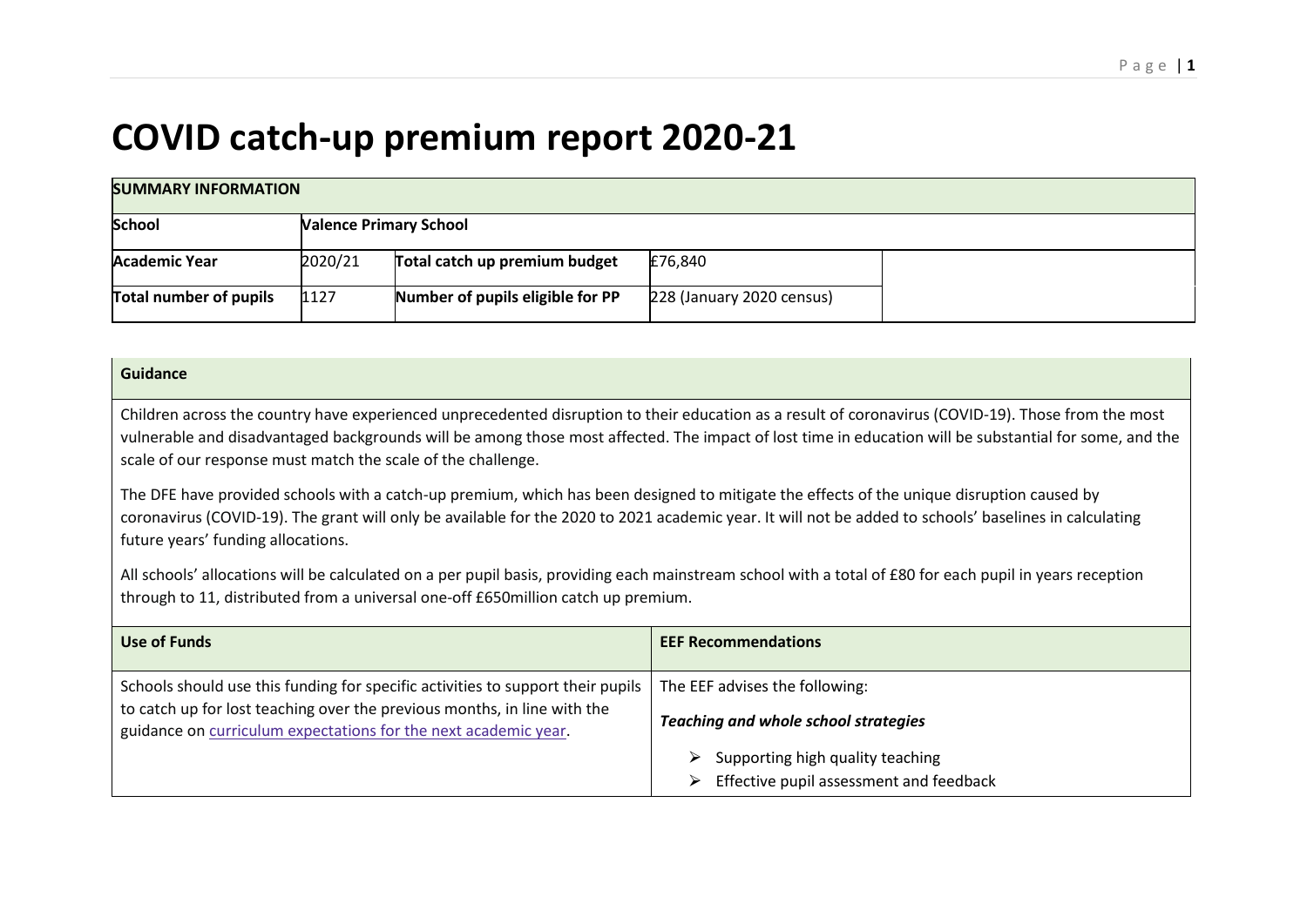| Schools have the flexibility to spend their funding in the best way for their<br>cohort and circumstances.                                                                                                                                                                                                                                           | Transition support<br>⋗<br>Supporting remote learning                                                                                                                                                                 |
|------------------------------------------------------------------------------------------------------------------------------------------------------------------------------------------------------------------------------------------------------------------------------------------------------------------------------------------------------|-----------------------------------------------------------------------------------------------------------------------------------------------------------------------------------------------------------------------|
| To support schools to make the best use of this funding, the Education<br>Endowment Foundation (EEF) has published a coronavirus (COVID-19)<br>support guide for schools with evidence-based approaches to catch up for<br>all students. Schools should use this document to help them direct their<br>additional funding in the most effective way. | <b>Targeted approaches</b><br>Quality one to one and small group tuition<br>Intervention programmes with teachers or TAs<br>⋗<br><b>Wider strategies</b><br>Supporting parent and carers<br>Access to technology<br>➤ |

|    | <b>STRATEGY STATEMENT</b>                                                                                                                                                                                       |
|----|-----------------------------------------------------------------------------------------------------------------------------------------------------------------------------------------------------------------|
| 1. | Ensure all children are emotionally ready for returning to formal learning                                                                                                                                      |
|    | Ensure identified children have access to effective interventions                                                                                                                                               |
| 3. | Ensure teachers and pupils have access to technology to enable effective remote learning                                                                                                                        |
|    | <b>Barriers to future attainment</b>                                                                                                                                                                            |
| Α  | Home learning using our remote learning platform is limited for some families and can be developed further during this academic year to improve<br>access to learning at home for all pupils.                   |
| B  | Some pupils may have had limited access to reading materials and therefore their reading ages may be lower than expected at the beginning of<br>Autumn 2020.                                                    |
|    | Some pupils may struggle to settle back into school and class routines and may have a limited concentration due to COVID-19 and lack of structured<br>learning experiences since school closures in March 2020. |
| ID | Staff may need to support children who may have been affected adversely by closures and COVID-19 with their mental health needs.                                                                                |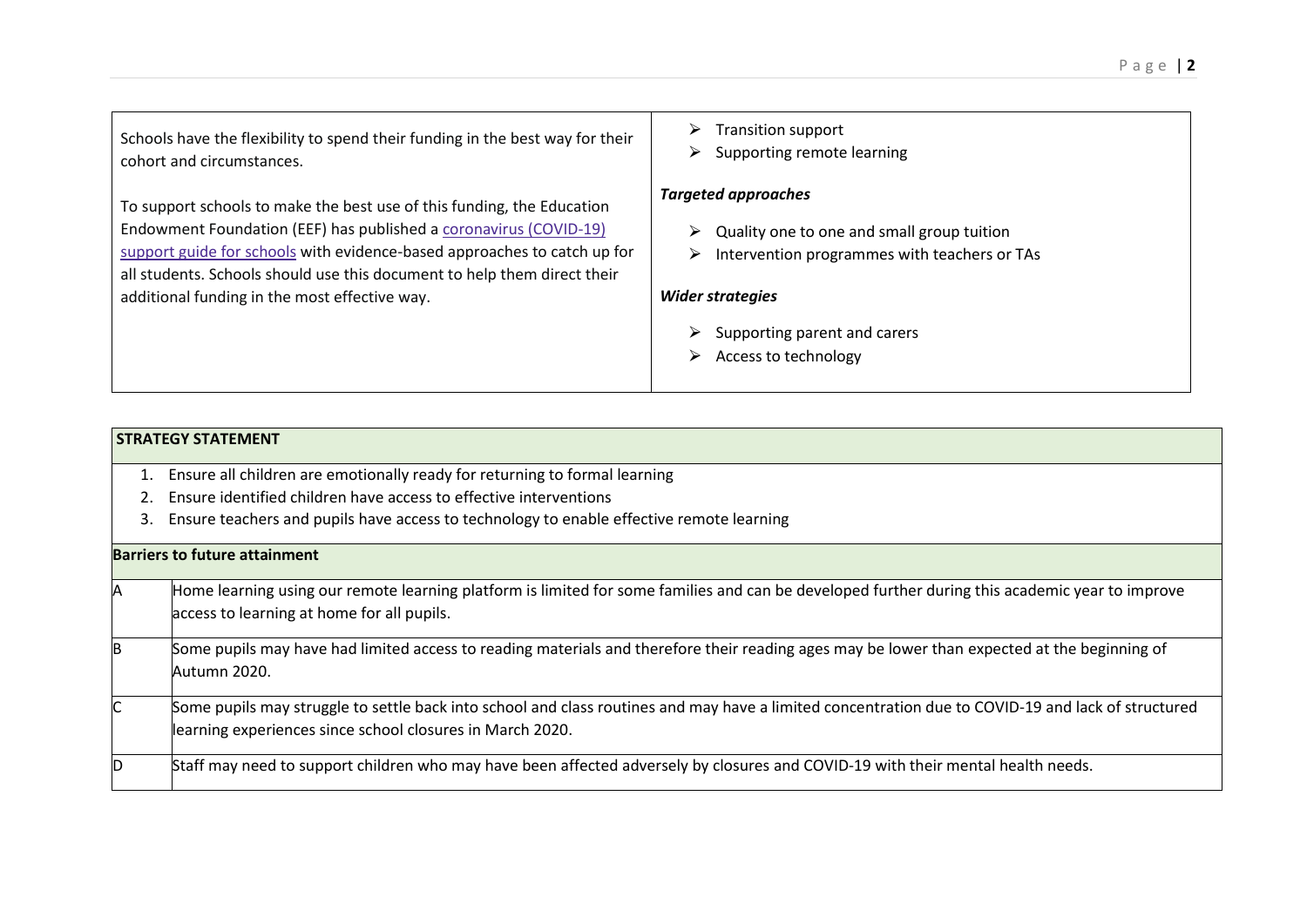| 1. Ensure all children are emotionally ready for returning to formal learning                                                                                                                                                                                                                                                                                                                          |                                                                                                                                                                                                                                                                                                                                                                                                                                                                                                                                                                                                         |                                                                                                                                                                   |                   |               |  |
|--------------------------------------------------------------------------------------------------------------------------------------------------------------------------------------------------------------------------------------------------------------------------------------------------------------------------------------------------------------------------------------------------------|---------------------------------------------------------------------------------------------------------------------------------------------------------------------------------------------------------------------------------------------------------------------------------------------------------------------------------------------------------------------------------------------------------------------------------------------------------------------------------------------------------------------------------------------------------------------------------------------------------|-------------------------------------------------------------------------------------------------------------------------------------------------------------------|-------------------|---------------|--|
| <b>Actions:</b>                                                                                                                                                                                                                                                                                                                                                                                        | Outcome/Impact                                                                                                                                                                                                                                                                                                                                                                                                                                                                                                                                                                                          | Cost                                                                                                                                                              | <b>Staff lead</b> | <b>Review</b> |  |
| Start new academic year with a<br>$\bullet$<br>measured start for the initial weeks.<br>Embed Mindfulness across the school<br>during the first term.<br>Inset for and teaching of MindUP<br>lessons.<br>Regular phone calls and conversations<br>with SEND and vulnerable families by<br>DSL and Inclusion team.<br>Conduct a 'return to school survey' with<br>the children and analyse the results. | • All children have settled back into school and<br>transition well into new class. Children adapt<br>back into school life and remember<br>expectations.<br>Children are using the MindUp strategies<br>$\bullet$<br>taught to have a positive attitude to<br>challenging events.<br>• Vulnerable families feel supported by the<br>school.<br>• Vulnerable children feel supported by the<br>school, behaviour improves, long-term life<br>chances improve.<br>• We have a better understanding of how the<br>children feel about their return to school and<br>what any worries are regarding COVID. | Release time for Inclusion<br>Team to attend MindUp<br>training (£180 per day per<br>team member)<br>Three days per team member<br>(5)<br>$£540 \times 5 = £2700$ | CBe               | <b>Jan 21</b> |  |
|                                                                                                                                                                                                                                                                                                                                                                                                        |                                                                                                                                                                                                                                                                                                                                                                                                                                                                                                                                                                                                         | £2 700                                                                                                                                                            |                   |               |  |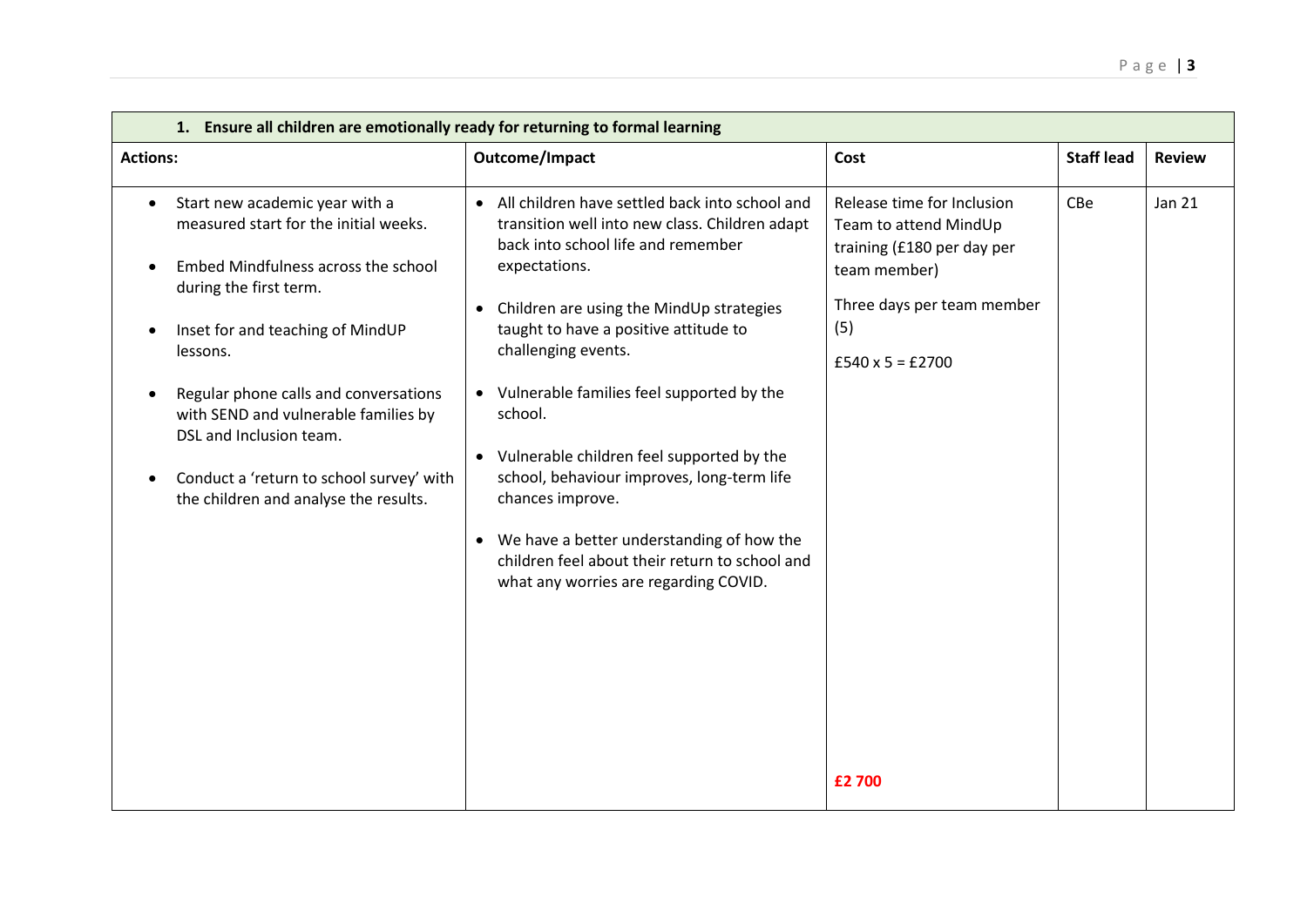| 2. Ensure identified children have access to effective interventions                                                                                                                     |                                                                                                             |                                                                                                                                                          |                   |               |
|------------------------------------------------------------------------------------------------------------------------------------------------------------------------------------------|-------------------------------------------------------------------------------------------------------------|----------------------------------------------------------------------------------------------------------------------------------------------------------|-------------------|---------------|
| <b>Actions:</b>                                                                                                                                                                          | Outcome/Impact                                                                                              | Cost                                                                                                                                                     | <b>Staff lead</b> | <b>Review</b> |
| Identify pupils from Y2 - Y6 for small<br>$\bullet$<br>group tutoring via the NTP funded by<br>the DfE<br>Six children from each class to receive<br>15 hours tuition online from CONNEX | Pupils make accelerated progress in maths<br>$\bullet$<br>and literacy to catch up to expected<br>standards | £2500                                                                                                                                                    | <b>RN</b>         |               |
| Identify pupils in Y6 to receive Lexonik<br>$\bullet$<br>intervention from the Lexonik tutors                                                                                            | Pupils make accelerated progress in reading<br>$\bullet$<br>skills                                          | £9720                                                                                                                                                    |                   |               |
| Train two teachers to become Lexonik<br>$\bullet$<br>Advance tutors<br>Train four TAs to be able to deliver<br>$\bullet$<br>Lexonik Leap                                                 | Pupils make accelerated progress in reading<br>$\bullet$<br>skills                                          | £10 620                                                                                                                                                  | LW                |               |
| Identify pupils in Reception to receive<br><b>NELI</b> intervention                                                                                                                      | Pupils make accelerated progress in reading<br>skills                                                       | Cover costs to release TAs to<br>deliver weekly interventions<br>£60 per day x 20 weeks x 2 TAs<br>$= £2400$                                             | <b>DLe</b>        |               |
| Summer term after-school support<br>classes to enable PP pupils to catch up                                                                                                              | Pupils make accelerated progress and catch<br>up with their peers                                           | Fund support staff to deliver<br>support classes in literacy and<br>maths per YG per site once per<br>week for 12 weeks<br>£17 per hr x 2 pw x 7 YGs x 2 | <b>YGLs</b>       |               |
|                                                                                                                                                                                          |                                                                                                             | sites $x$ 12 weeks = £5712<br>£30 952                                                                                                                    |                   |               |